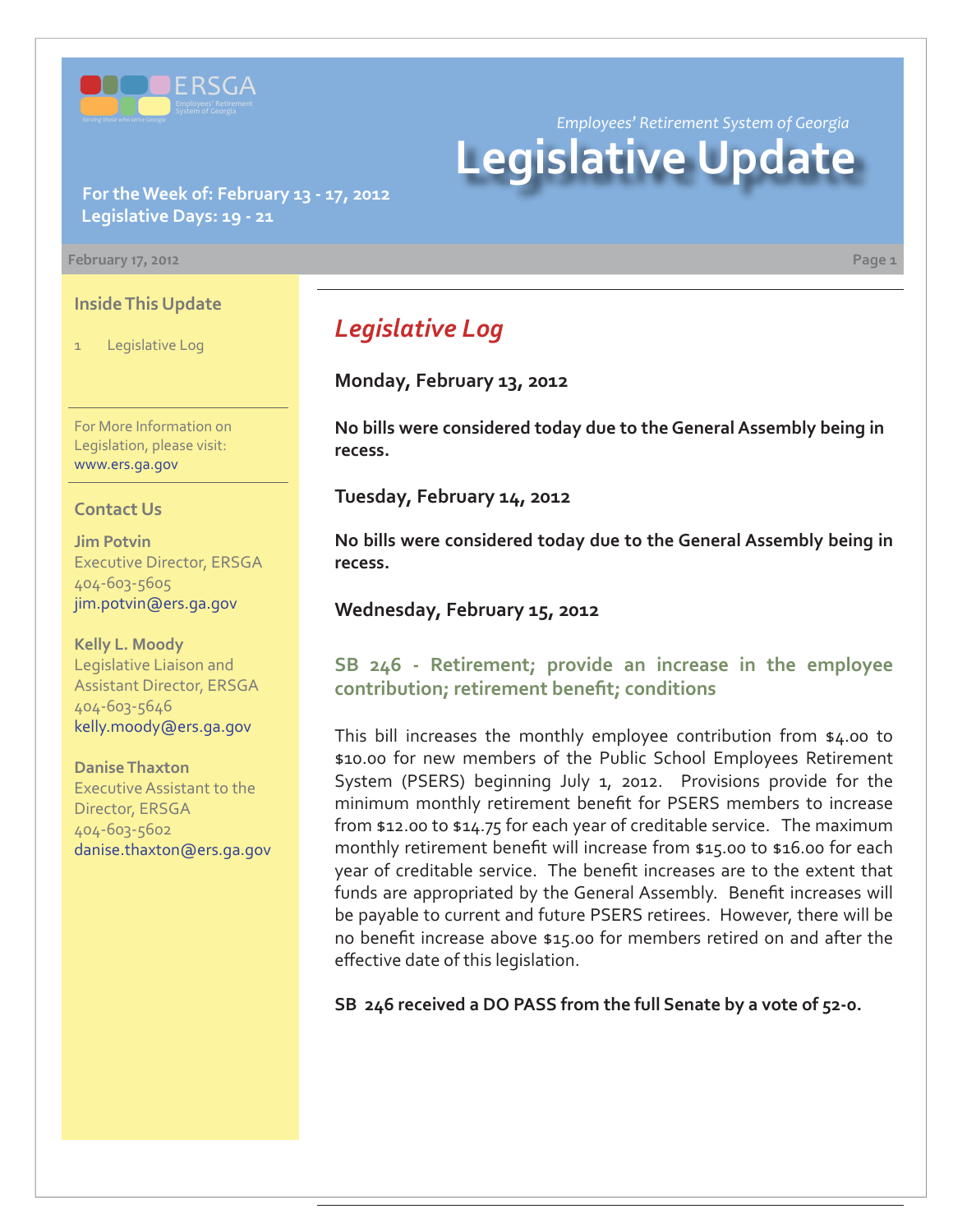## *Legislative Log (continued)*

**[SB 286 - Retirement; tax commissioner or an employee of any such o](http://www.legis.ga.gov/legislation/en-US/Display/20112012/SB/286)fficer; membership; Employees' Retirement System of Georgia**

**This bill will close new ERS membership for Tax Commissioners, tax collectors, tax receivers and their**  employees for those first or again employed on or after July 1, 2012.

#### **SB 286 received a DO PASS from the full Senate by a vote of 47-5.**

### **Thursday, February 16, 2012**

**[HB 183 – General Assembly members; members of Georgia Legislative Retirement System;](http://www.legis.ga.gov/legislation/en-US/Display/20112012/HB/183)  provisions**

This legislation allows new members of the General Assembly to make an irrevocable election to become members of the Legislative Retirement System (LRS) within two months of the beginning of each term of office on or after July 1, 2012. Once an election is made for LRS membership, there is no requirement to make an election to continue membership in this system. The required vesting period of eight years will remain unchanged.

The bill also allows an irrevocable election for those who previously declined LRS membership the ability to purchase prior service, provided that the member pays full actuarial cost.

As part of clean-up legislation for compliance purposes, this bill also amends statute to make it mandatory that employers report rehire of LRS retirees.

### **HB 183 received a DO PASS by Committee Substitute from the House Retirement Committee.**

## **[SB 402 - "Employees' Retirement System of Georgia Enhanced Investment Authority Act";](http://www.legis.ga.gov/legislation/en-US/Display/20112012/SB/402)**  define certain terms relating to certain types of investments

This bill amends provisions relating to the Public Retirement Systems Investment Authority Law by defining the term "alternative investments" and allows eligible large retirement systems, other than the Teachers Retirement System, to make certain alternative investments.

Senate Bill 402 allows investment in alternative investments of up to 1% per year, with a total of no more than 5% of total funds at any time.

The bill, as written, provides certain protections to ERS:

- Does not specify participation in investments based on geography
- Language is structure specific
- Each investment requires at least 4 other investors on the same terms not affiliated with the issuer
- Each investment shall only be made in private pools and issuers that have at least \$100 million in assets
- A code of ethics must be adopted relating to investing in and disposing of these investment vehicles